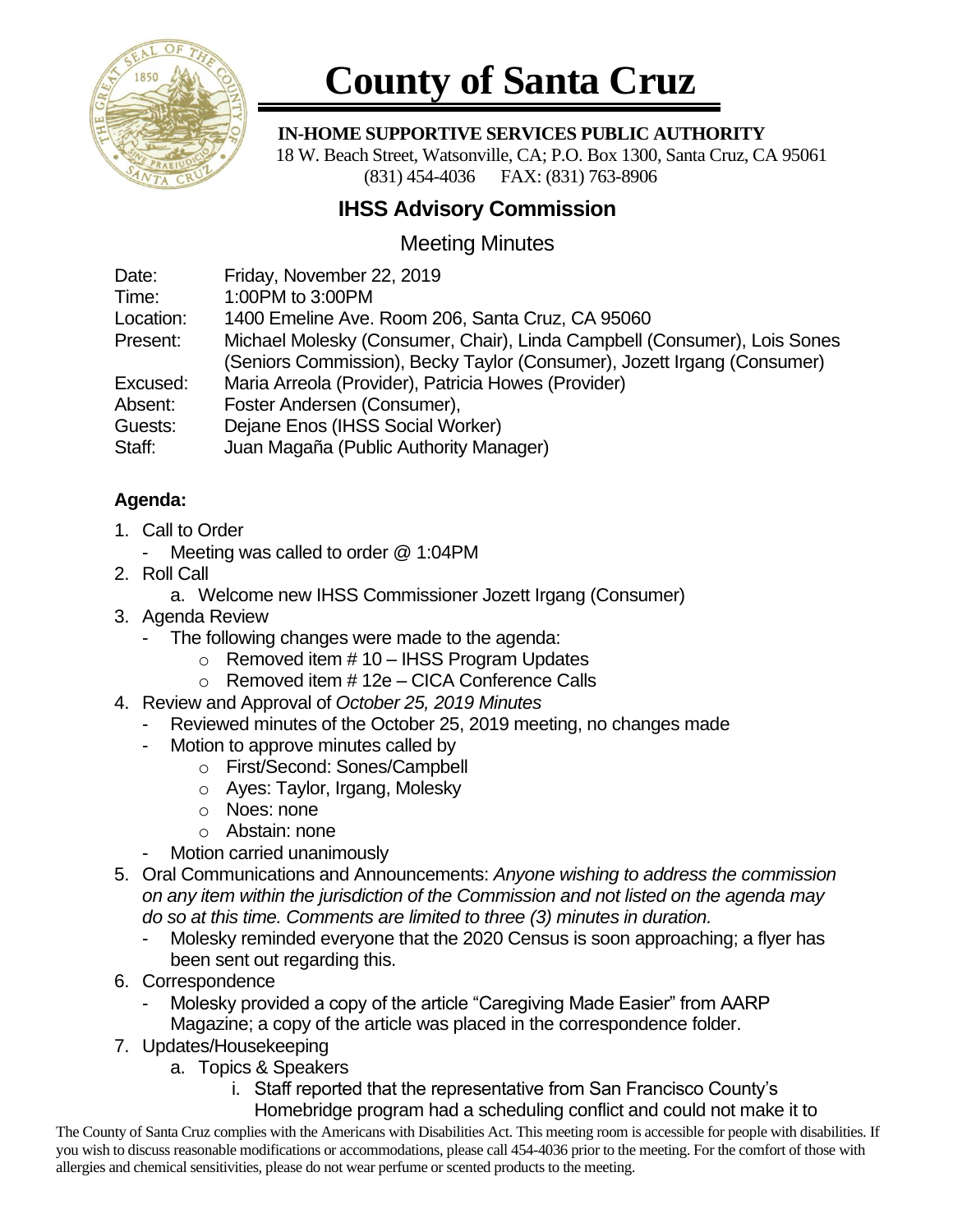the November 22 commission meeting; staff will be reaching out to them to present at the January 24, 2020 meeting

- ii. Molesky inquired on presenter topics for the February commission meeting; no suggestions were made
- iii. Staff reported that a list of past guest speakers was compiled and will be reaching out to individuals to see who is available for presenting at future commission meetings.
- b. Commission Vacancies
	- i. Staff reported on the following vacancies:
		- 1. Consumer (current or past) 1 vacancy
		- 2. Commission or representative of community agency that works with seniors and/or disabled individuals that promotes IHSS goals
			- 2 vacancies
				- a. Taylor reported that she there is 1 individual from the Commission on Disabilities that expressed interest in joining our commission; she will reach out to them to see if they are still interested.
				- b. Sones reported that she can reach out to the Senior's commission to see if there is an individual interested in joining our commission as a representative of the Senior's Commission; if so, she would submit a request to change her appointment to a representative of a community agency that works with seniors and/or disabled individuals that promoted IHSS goals.
- 8. 2020 Commission Meeting Schedule (Staff)
	- Staff provided a copy of the 2020 IHSS Advisory Commission meeting schedule and informed the commission that the 2020 schedule has been posted on the commission's website
- 9. Biennial Report (Chair)
	- The commission reviewed the 2018 IHSS Advisory Commission biennial report and provided input on the changes to be made for the 2020 biennial report.
	- The commission discussed its accomplishments for 2018-2019 and its goals and recommendations for 2020-2021.
	- Staff informed that the biennial report is due to the Board of Supervisors on or before January 31, 2020; the input received would be incorporated to the draft 2020 biennial report; upon completion the draft report would be sent to all commissioners for review and feedback with the goal of having a final draft ready for review and approval at the January 24, 2020 meeting.
	- The commission approved on consensus for staff to proceed with this plan.
- 10. IHSS Program Updates (McConnell) removed from agenda
- 11.Public Authority Updates (Staff)
	- Staff provided the following Public Authority Updates:
		- o Registry:
			- Currently has 171 active providers; of these 66 are available for additional work. Average hours for work =25 p/wk.
			- In the month of October 2019, the PA received 114 individual requests for lists of providers; of these requests, a total of 104 referrals were generated.
		- o One-Stop Provider Enrollment/Caregiver Café